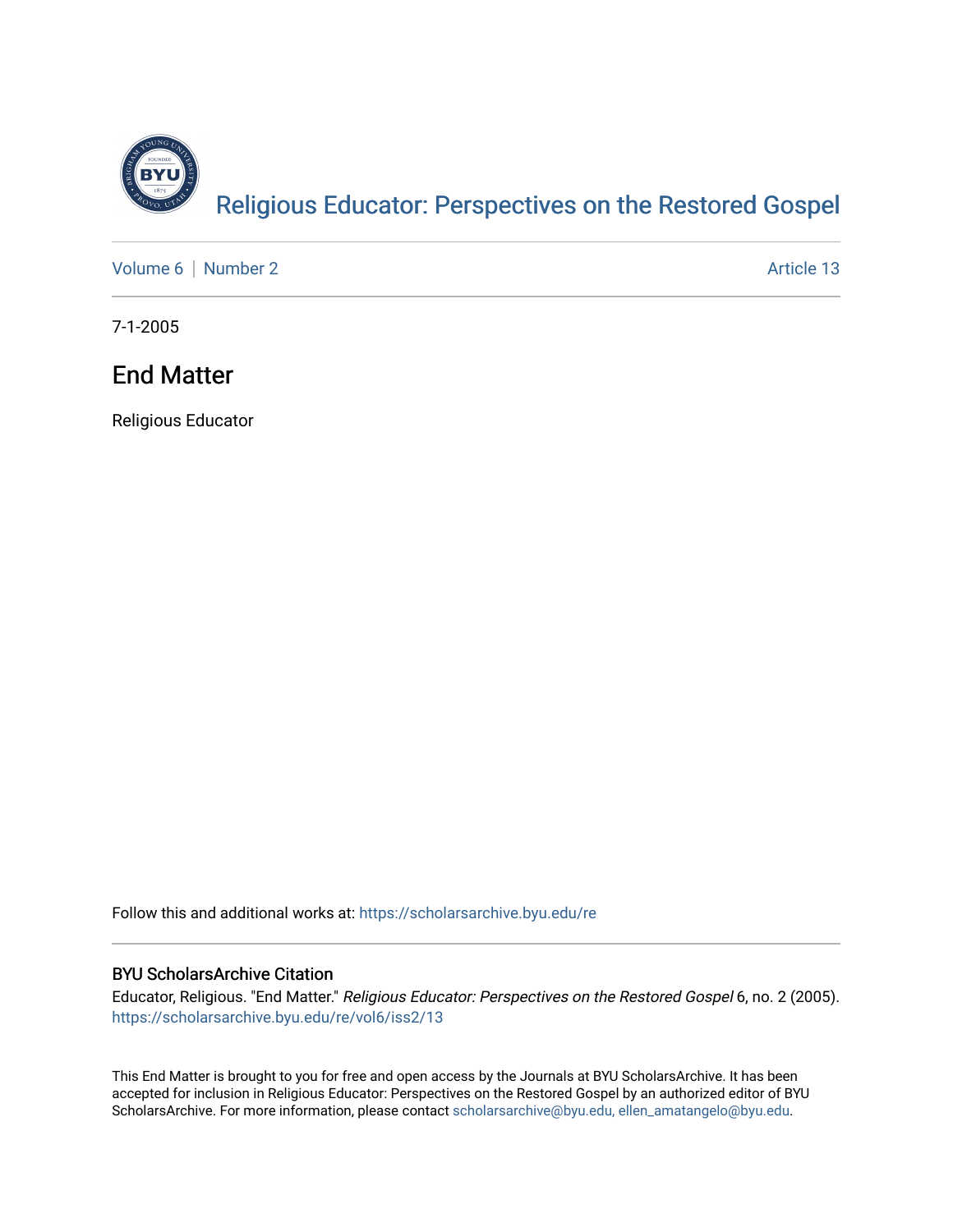# **New Publications**



#### *Kirtland, Ohio: A Guide to Family History and Historical Sources Kip Sperry*

I •

Kirtland is of umque historical interest because of its roots in Church history and because so many Church members trace their ancestry there. In this book, the author has compiled a wealth of family history and historical sources to help genealogists, historians, and other researchers. The volume includes photographs of the Kirtland Temple and maps

of the area. Born in Chardon, Ohio, a few miles east of Kirtland, Kip Sperry is the author of several family history reference books, a certified genealogical instructor, and an accredited genealogist. *Available February 2005,236 pp., \$24.95*



#### *The Book ofMoses and the Joseph Smith Translation Manuscripts Kent* P. *Jackson*

Just two months after the Church was organized, the Lord directed Joseph Smith to read the Bible carefully and correct it by revelation. The resulting work, the Joseph Smith Translation of the Bible, blesses the Church in many ways. The Book of Moses in the Pearl of Great Price comes from the beginning pages of the Joseph Smith Translation and provides its greatest doc-

trinal contributions. In this volume, author Kent P. Jackson studies the history of the text of the Book of Moses from the original manuscripts through later handwritten copies and printings. Illustrated with images of original manuscript pages and early editions, this book shows the text of the Book of Moses as Joseph Smith left it for the Church. *Available March 2005, 180 pp., \$19.95*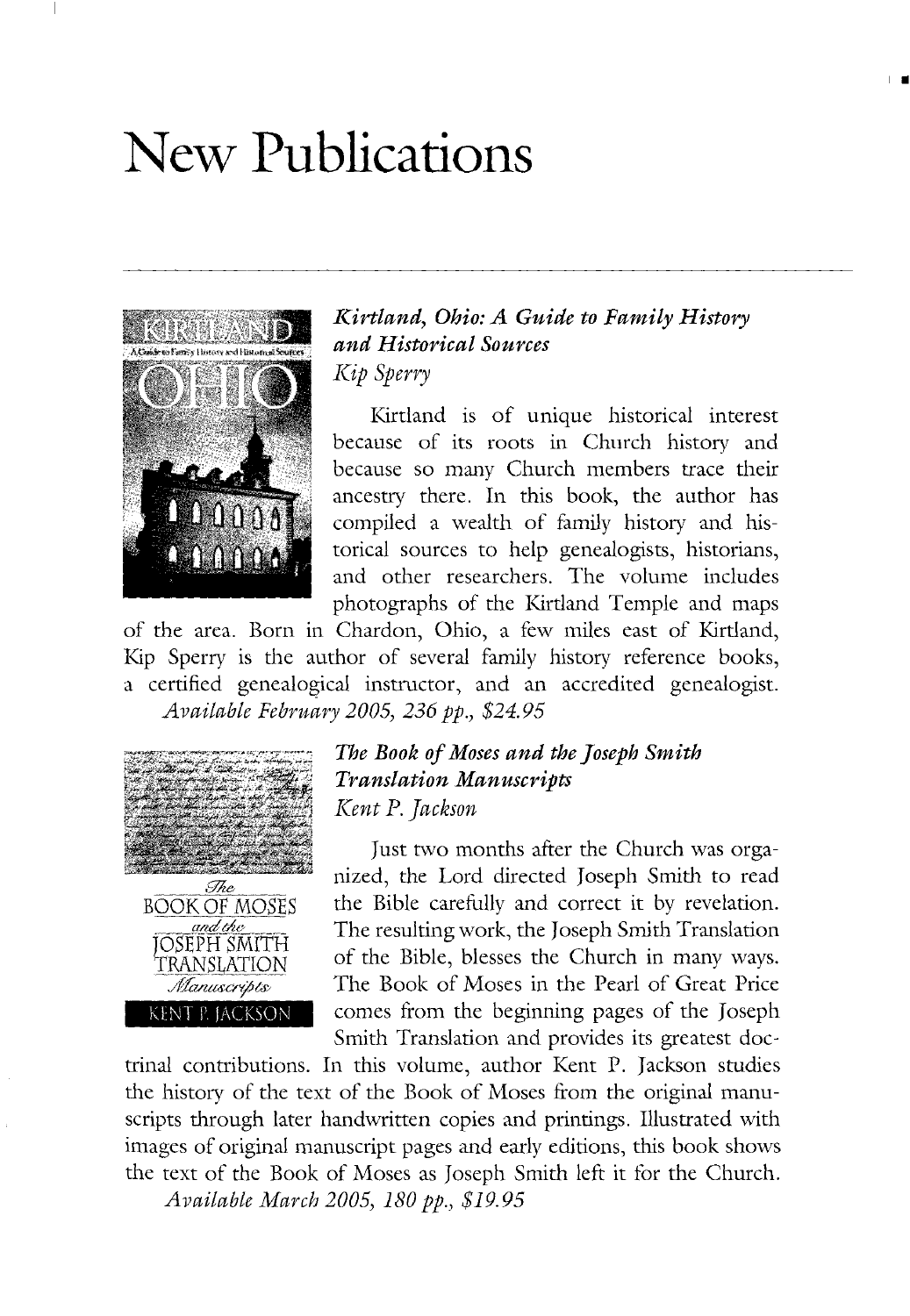

*Nibley on the Timely and the Timeless, Second Edition*

Reaching from the apocalyptic visions of original "treasures in heaven" down to the climax of history, Nibley's essays in this volume are singular in their penetration, originality, and vitality. The delight of Nibley's brilliant and sometimes biting prose style imparts a sense of the agelessness of what he calls the "three-act play" of human existence. The author's own

intellectual autobiography, together with his fresh introductory paragraphs for the various chapters, completes this fitting and permanent record of one of the outstanding historians of our time. This revised edition of Nibley's timeless classic includes a foreword by Truman G. Madsen, emeritus professor of philosophy at Brigham Young University, and a new essay by Gary P. Gillum, who serves as religion, philosophy, and ancient studies librarian at Brigham Young University.

*Available December 2004,* 326 *pp., \$27.95*



### *Sperry Symposium Classics: The Doctrine and Covenants Edited by Craig K. Manscill*

"If a revelation is outside the limits of your specific responsibility, you know it is not from the Lord and you are not bound by it," writes Elder Dallin H. Oaks on the principle of personal revelation. Other General Authorities, including President James E. Faust and Elder Jeffrey R. Holland, share classic articles that will help and inspire teachers and students of Church history. The volume, copublished with Deseret Book, features

some of the best out-of-print Sperry Symposium articles on the Doctrine and Covenants.

*Available December 2004,400 pp., \$25.95*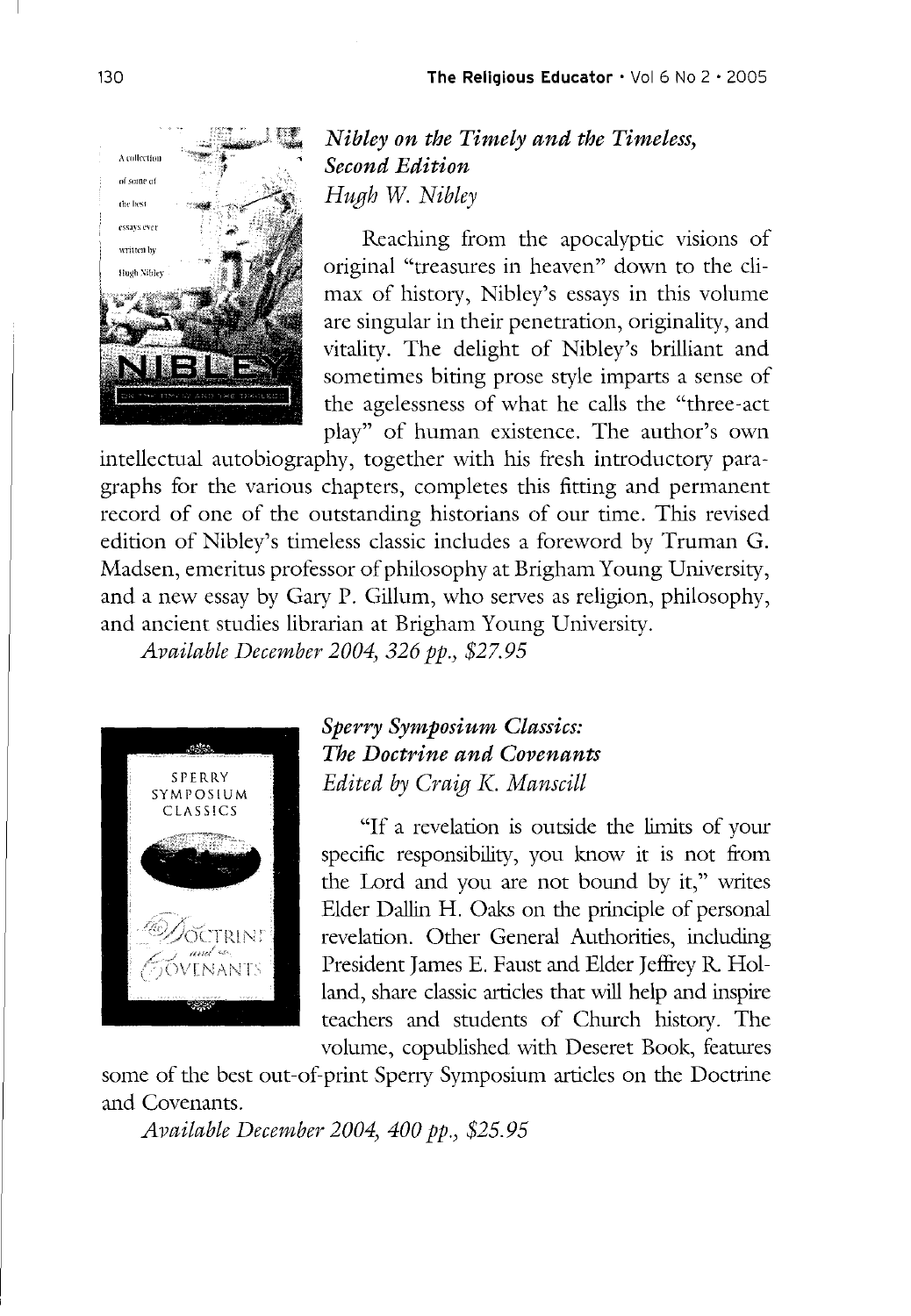

### RELIGIOUS STUDIES CENTER BRIGHAM YOUNG UNIVERSITY

### Religious Studies Center

Established in 1975 by BYU Religious Education Dean Jeffrey R. Holland, the Religious Studies Center (RSC) is the research arm of Religious Education at Brigham Young University. Since its inception, it has provided funding for numerous projects, including conferences, books, and articles relating to Latter-day Saint culture, history, scripture, and doctrine. The RSC endeavors to use its resources to, first, facilitate excellence in teaching the gospel of Jesus Christ; second, encourage research and publication that contribute to the mission of the university and its sponsoring institution, The Church of Jesus Christ of Latter-day Saints; and third, promote study and understanding of other cultures and religions.

### Research and Publication

One of the primary aspects of the RSC's mission is to enhance understanding of revealed truths. The ultimate interpretation of doctrinal matters rests with the First Presidency and the Quorum of the Twelve Apostles; therefore, we seek to discover historical background, provide cultural and linguistic details, and explore new avenues of understanding into our faith, history, and way of life. Thus, research into scripture, Church history, and religious matters in general is an important part of what the full-time Religious Education faculty do. Because BYU is primarily a teaching institution, we recognize as our major thrust the classroom experience. We seek, however, to expand our classroom through the writing and publication of our research.